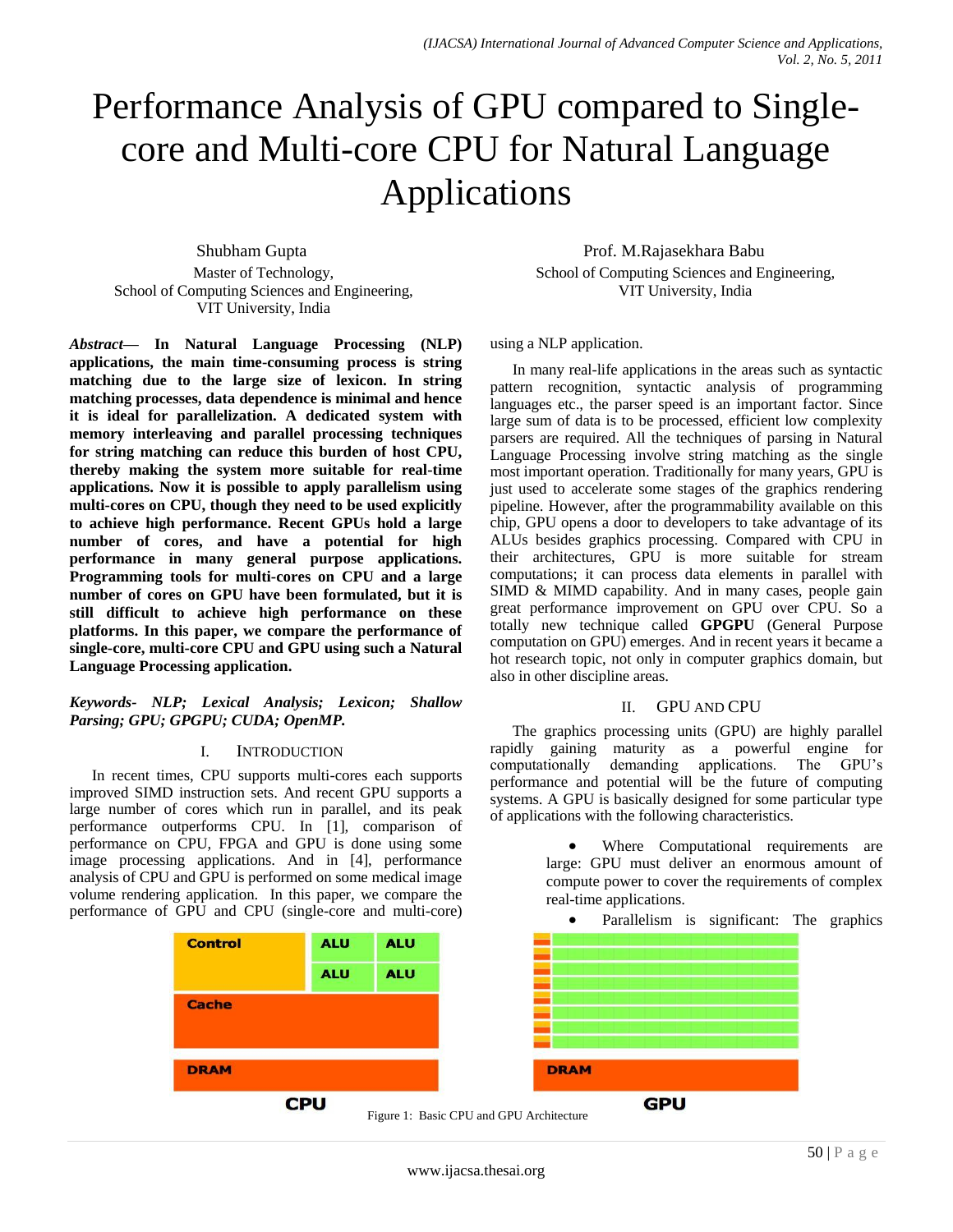pipeline system architecture is suitable for parallelism.

Few years ago, GPU's were some fixed function processors, built over the three dimensional (3D) graphics pipeline and with very little else to offer. But now, the GPU has evolved into a powerful programmable processor, with both application programming interface (APIs) and the hardware increasingly focusing on the programmability aspects of the GPU. The result is a processor with enormous arithmetic capability and streaming memory bandwidth, both substantially greater than a high-end CPU. [5]

As shown in fig.1 [3], on comparing the GPU with CPU the basic difference is; CPU has few processing units with some cache and control unit, but in GPU there are many more processing units with their own cache and control units with dedicated and specific works defined for them. GPUs are mostly with hundreds of cores which work in parallel to process the data, but in general CPUs processing is done on few cores with very little parallelism.

On architectural comparison with CPU, GPU are more suitable for stream computations, they can process data elements in parallel with SIMD & MIMD capability. So a new technique called **GPGPU** (**G**eneral **P**urpose computation on GPU) emerged and in recent years has become a hot research topic in not only graphics domain but in general computations.[2][5]

#### III. GPGPU (GENERAL PURPOSE GPU)

GPGPU is a combination between hardware components and software that allows the use of a traditional GPU to perform computing tasks that are extremely demanding in terms of processing power. Traditional CPU architectures available on the market cannot satisfy the processing demands for these specific tasks, and thus the market has moved on to GPGPU in order to achieve greater efficiency.

#### *Few benefits of using a GPU for general purpose processes (GPGPU):* [2] [5]

- Large performance benefits in many parallel coded applications. In some situations the GPU clearly performs better compared to a traditional CPU-based high performance computer.
- Purchase price: the prices of GPUs are somewhat similar to the market price of CPUs. This is a large advantage GPGPU has. In some cases, it would take multiple CPUs to match the performance of a GPGPU system. This means that in terms of cost, the GPGPU is a smarter choice.
- Technology refresh rate: GPU manufacturers develop new GPUs with a refresh rate that is much faster compared to that of the CPU market. The advantage the GPU has in this case is rather obvious, as its core technology is updated more frequently than that of the CPUs'.

From the Fig. 2 [2], it is clear that the floating-point operations per second on GPU very much exceed that of CPU. In other words, the computation power of GPU is stronger than that of CPU. The computation power is more reachable than other hardware, and in terms of the computation cost, GPU for per GFLOPS is much lower than CPU.



Figure 2: Floating-point operations on CPU and GPU (from NVIDIA)

# IV. ARCHITECTURE OF GPU

The architecture of the GPU has progressed in a different direction than that of the CPU. Consider a pipeline of tasks that processes a large number of input elements, the output of each successive task is fed into the input of the next task. Data in multiple pipeline stages can be computed at the same time; that is pipeline shows the task parallelisms. As data in multiple pipeline stages can be computed at the same time; computing more than one element at the same time is data parallelism. To execute such a pipeline, a CPU would take a single element (or group of elements) and process the first stage in the pipeline, then the next stage, and so on. The CPU divides the pipeline in time, applying all resources in the processor to each stage in turn. GPU divides the resources of the processor among the different stages, such that the pipeline is divided in space, not time. The part of the processor working on one stage feeds its output directly into a different part that works on the next stage. In brief, there are many hundred cores on a GPU system; cache memory but with no cache coherency. (Fig. 3)





# V. PROGRAMMING MODEL FOR GPU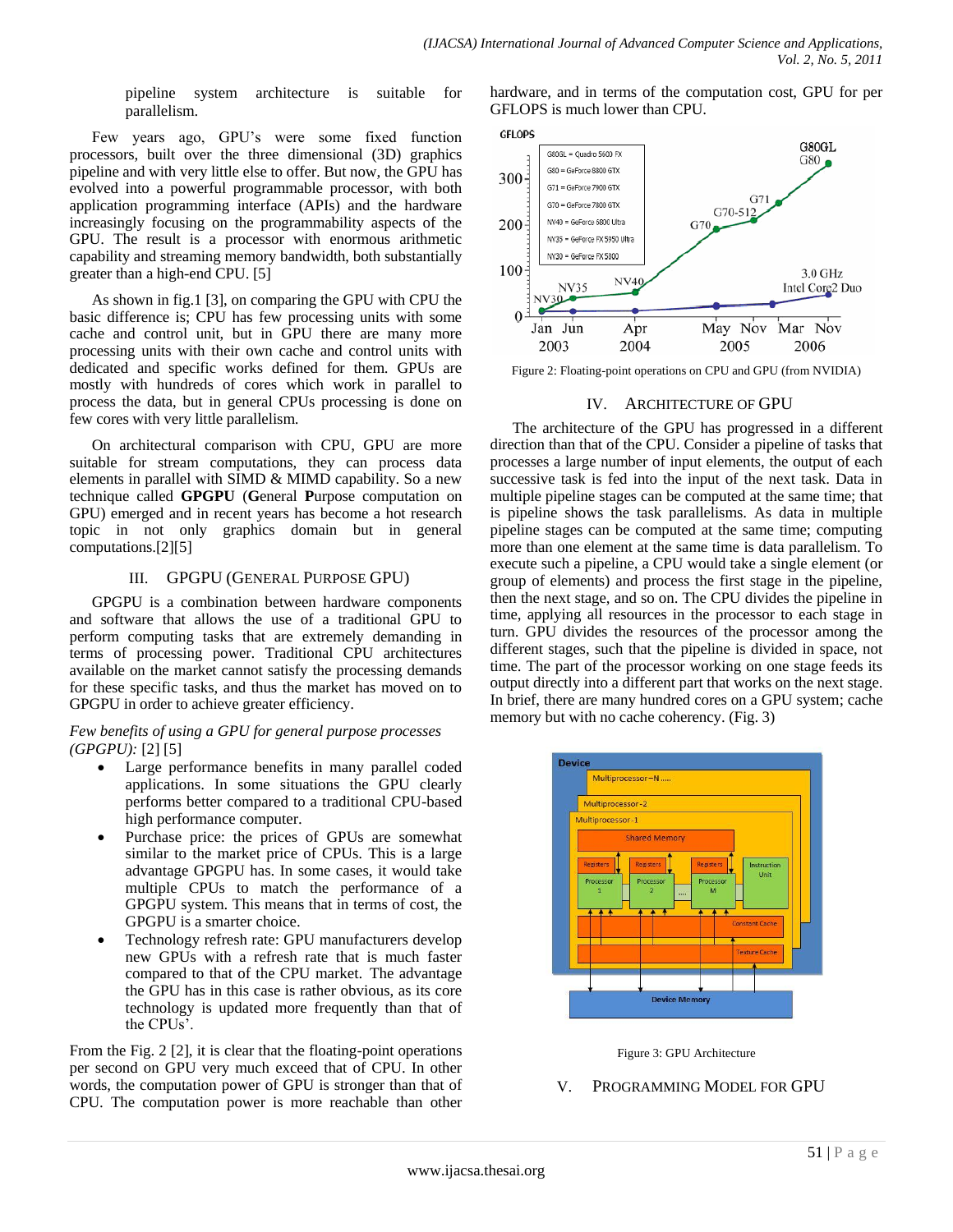The programming over GPU follows a single instruction multiple-data (SIMD) programming model. For efficiency, the GPU processes many elements in parallel using the same program. Each element is independent from the other elements, and in the base programming model, elements cannot communicate with each other. All GPU programs must be structured in this way: many parallel elements each processed programming model) and also on GPU system (using CUDA as their programming model).

As per the algorithm used, system performs lexical analysis and shallow parsing on a text input file in English language. To perform so, algorithm matches it with the knowledge base which is having complete list of possible words in English with their part of speech. The processing time for such input text file



#### **Performance Chart**

in parallel by a single program.

NVIDIA has developed **C**ompute **U**nified **D**evice **A**rchitecture (CUDA) which allows the use of the C programming language to code algorithms to execute on the GPU. CUDA enabled GPUs include data parallel cache. Besides the flexible interface for programming, it also supports memory scatter bringing more flexibilities to GPU.

#### *CUDA (Compute Unified Device Architecture)*

CUDA provides a C-like syntax for executing on the GPU and compiles offline. CUDA exposes two levels of parallelism, data parallel and multithreading. CUDA also exposes multiple levels of memory hierarchy: per-thread registers, fast shared memory between threads in a block, board memory, and host memory. Kernels in CUDA allow the use of pointers, general load/store to memory allowing the user to scatter data from within a kernel, and synchronization between threads in a thread block. However, all of this flexibility and potential performance gain comes with the cost of requiring the user to understand more of the low-level details of the hardware, notably register usage, thread and thread block scheduling, and behavior of access patterns through memory. All of these systems allow developers to more easily build large applications. [6][7]

## VI. NLP APPLICATION

All the techniques of parsing in Natural Language Processing involve string matching as the single most important operation. We are using Lexical Analysis and Shallow Parsing as the NLP application to be implemented on single-core and multi-core CPU system (using OpenMP as

is high because of the size of the knowledge base which contains a huge amount of data to be processed for each and every word that is encountered by the algorithm from the input text file.

#### VII. PERFORMANCE ANALYSIS

*For the evaluation, we use the following platforms.*

- NVIDIA GeForce G210M 1024MB (800MHz GDDR3, 16cores)
- CUDA version 2.1
- OpenMP
- Intel Core 2 Duo CPU P8600 (2.40GHz, 2CPUs) and Intel C++ Compiler 10.0

As per the algorithm used, for some particular size of file (in terms of number of words in a file) our system processes input file (performs lexical analysis and shallow parsing) and finally provide us with the number of matches and number of part of speech in the provided input file.

TABLE I. TABLE OF EXPERIMENTAL RESULTS (IN SECONDS)

| no. of<br>Words | <b>Time Taken</b> |            |        |
|-----------------|-------------------|------------|--------|
|                 | Single-Core       | Multi-Core | GPU    |
| Q               | 1.4538            | 0.9125     | 0.2662 |
|                 | 8.945             | 5.684      | 1.5735 |